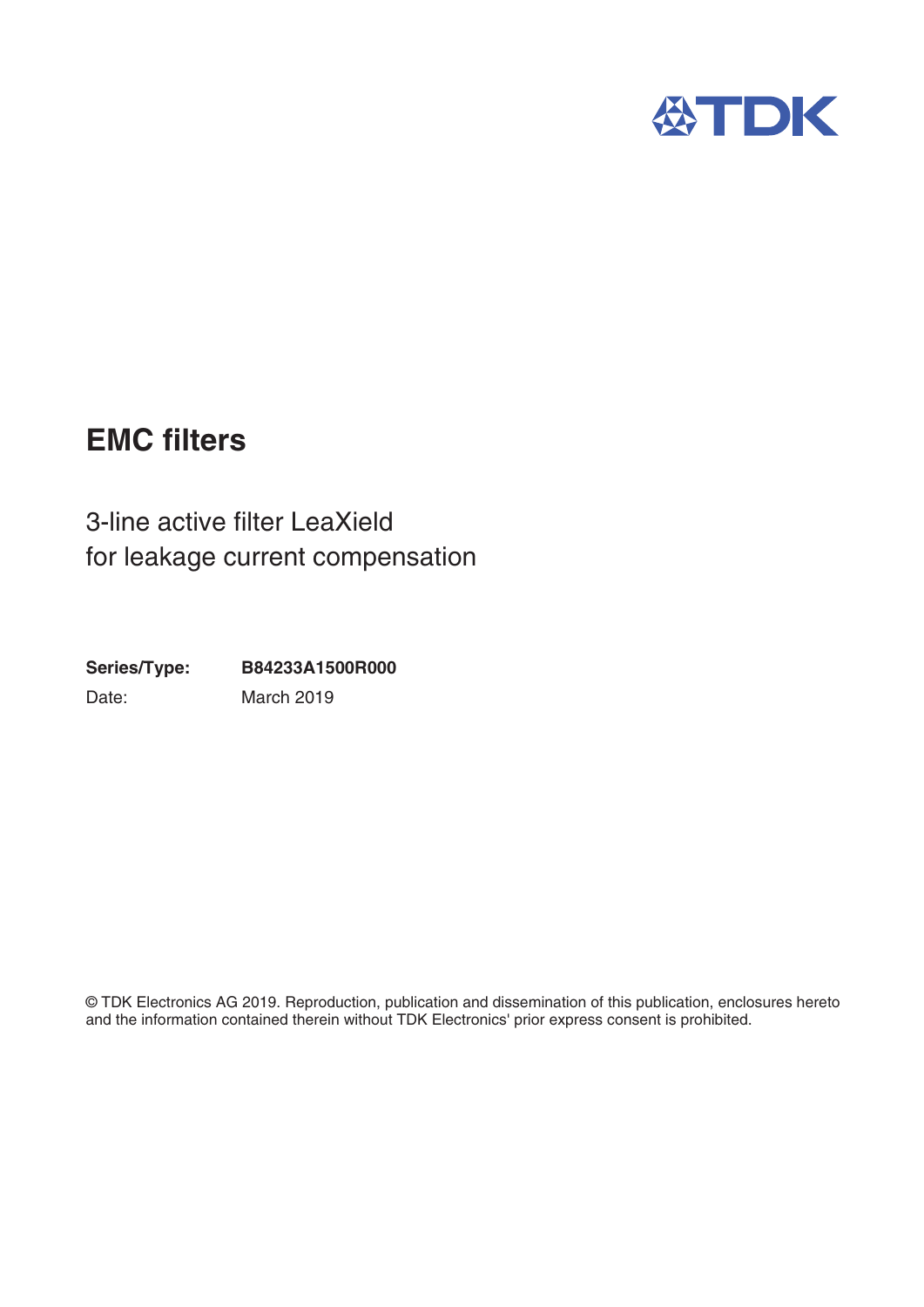

#### **for leakage current compensation**

**Rated voltage V<sub>R</sub>: 305/530 V AC** Rated current I<sub>R</sub>: 50 A Peak load side leakage current I<sub>LK-LOAD</sub>: 1 A

U.S. Patent No. 10,069,480

### **Construction**

- 3-line filters
- Metal case
- Book size

#### **Features**

- $\blacksquare$  High leakage current compensation
- $\blacksquare$  Optimization of the RCD<sup>1)</sup> compatibility
- $\blacksquare$  Easy to install
- No external power supply needed
- $\blacksquare$  Degree of protection: IP 20<sup>2)</sup>

#### **Typical applications**

- **Drives**
- Machine tools
- **Pumps**
- Compressors
- Transport systems
- Pluggable machines

### **Terminals**

Finger-safe terminal blocks

#### **Marking**

Marking on component:

Manufacturer's logo, ordering code, rated voltage, rated current, rated temperature, climatic category, date code

Minimum data on packaging: Manufacturer's logo, ordering code, quantity, date code

1) RCD = Residual current device

2) According to IEC 60529

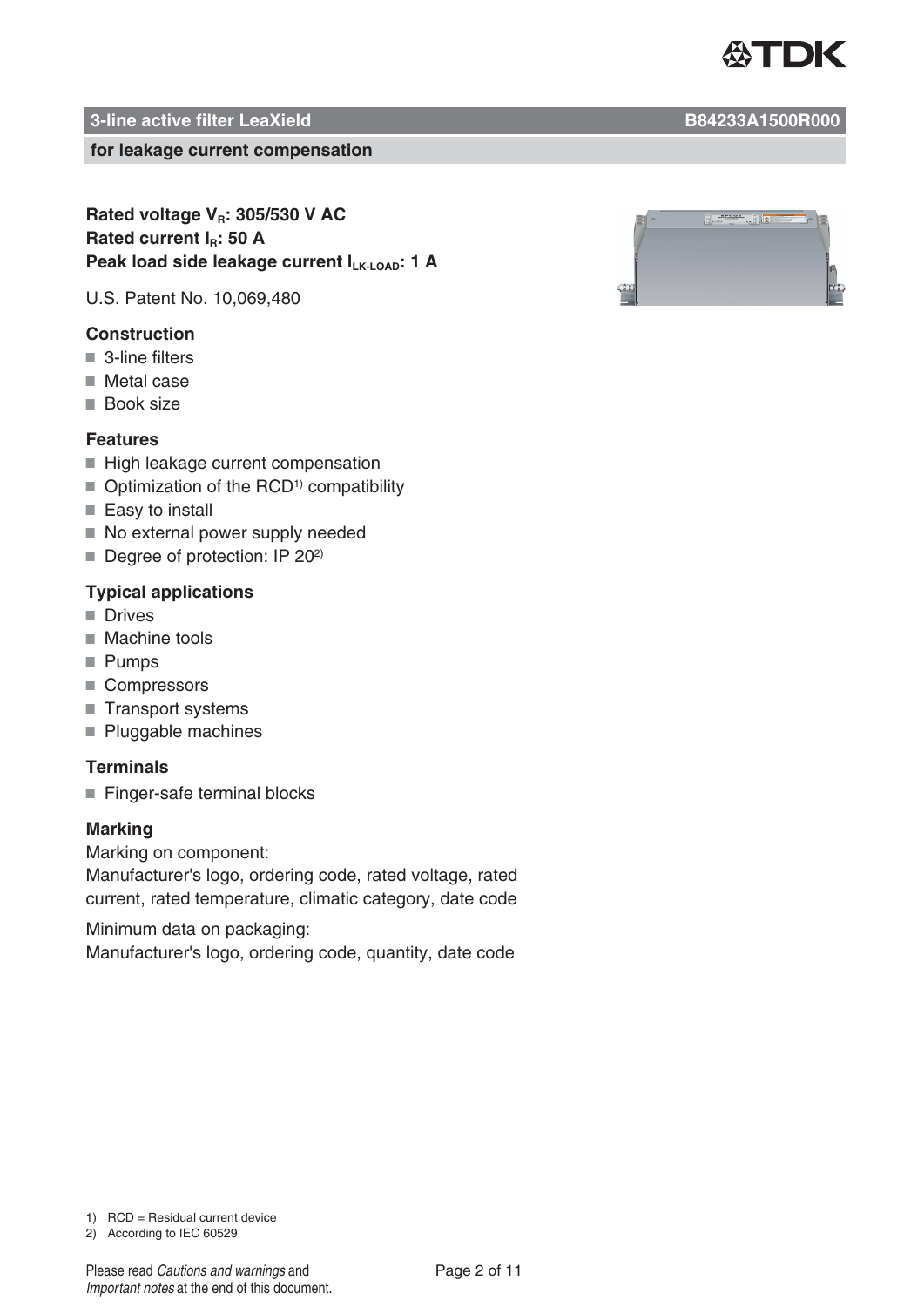

**for leakage current compensation**

# **Typical circuit diagram**



# **Technical data and measuring conditions**

| Rated voltage $V_R$                        | 305/530 V AC (50 Hz)                                    |
|--------------------------------------------|---------------------------------------------------------|
| Minimum operating voltage $V_{\text{min}}$ | 208/360 V AC (50 Hz)                                    |
| Rated current $I_R$                        | Referred to 50 °C rated temperature                     |
| Test voltage $V_{test}$                    | 1770 V DC, 2 s (line/line)                              |
|                                            | 1500 V DC, 2 s (lines/case)                             |
| Overload capability (thermal)              | 1.5 $\cdot$ I <sub>B</sub> for 3 min per hour or        |
|                                            | $2.5 \cdot I_R$ for 30 s per hour                       |
| Peak load side leakage current ILK-LOAD    | 1A                                                      |
| Contactor connection:                      |                                                         |
| - Maximum voltage $V_{max}$                | 24 V DC / 250 V AC                                      |
| - Maximum current $I_{max}$                | 2 A                                                     |
| Climatic category (IEC 60068-1)            | 25/100/21 ( $-25$ °C/ $+100$ °C/21 days damp heat test) |

# **Characteristics and ordering codes**

| <sup>I</sup> R | Terminal cross section |                      | $R_{\text{typ}}$ | Approx. weight   Ordering code |                 |
|----------------|------------------------|----------------------|------------------|--------------------------------|-----------------|
|                | Line/Load              | Contactor connection |                  |                                |                 |
| А              | mm <sup>2</sup>        | mm <sup>2</sup>      | $m\Omega$        | kq                             |                 |
| 50             | 16                     |                      | 1.0              | ∣.63                           | B84233A1500R000 |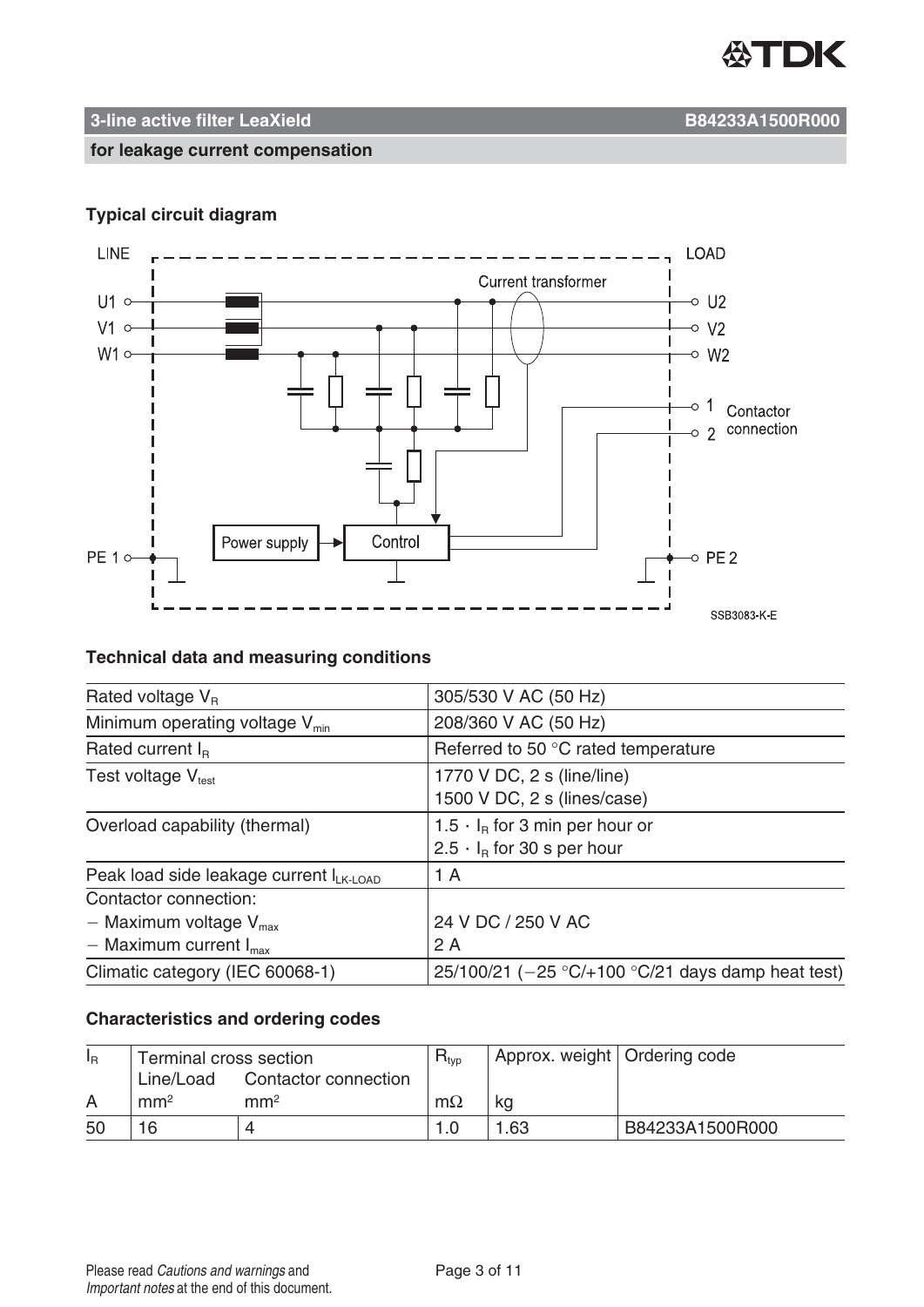

#### **for leakage current compensation**

#### **Functional description**

LeaXield™ was developed to significantly reduce the earth leakage currents that are produced in variable-speed drive systems. It enables the operation of systems with high earth leakage currents together with the use of residual current devices (RCDs). LeaXield thus plays a valuable role in industrial applications with variable-speed drives such as those in machine tools, pumps, compressors, conveyance systems, and other pluggable devices.

LeaXield is inserted in the power line and requires no additional power supply. In order for LeaXield to be ready for operation before leakage currents flow, there must be a contactor in the power line. The contactor must be on the load side of the LeaXield and have a minimum time delay of 2 s. If this is not possible, the built-in contactor connection on the LeaXield can be used. This ensures that the contactor is switched with a delay when the mains is switched on. Refer to the diagram below for installation.

LeaXield is an active leakage current filter that does not need any additional power supply. Attenuation of more than 35 dB is possible within a frequency range of 150 Hz up to 30 kHz.

LeaXield can improve EMC performance of existing systems. For example, other EMC measures within the system can be reduced.

#### **Note:**

According to EN 50178 / VDE 0160, only type B/B+ RCDs are allowed in variable-speed drive systems!

### **Recommended system configuration**



#### **Wiring of contactor connection**

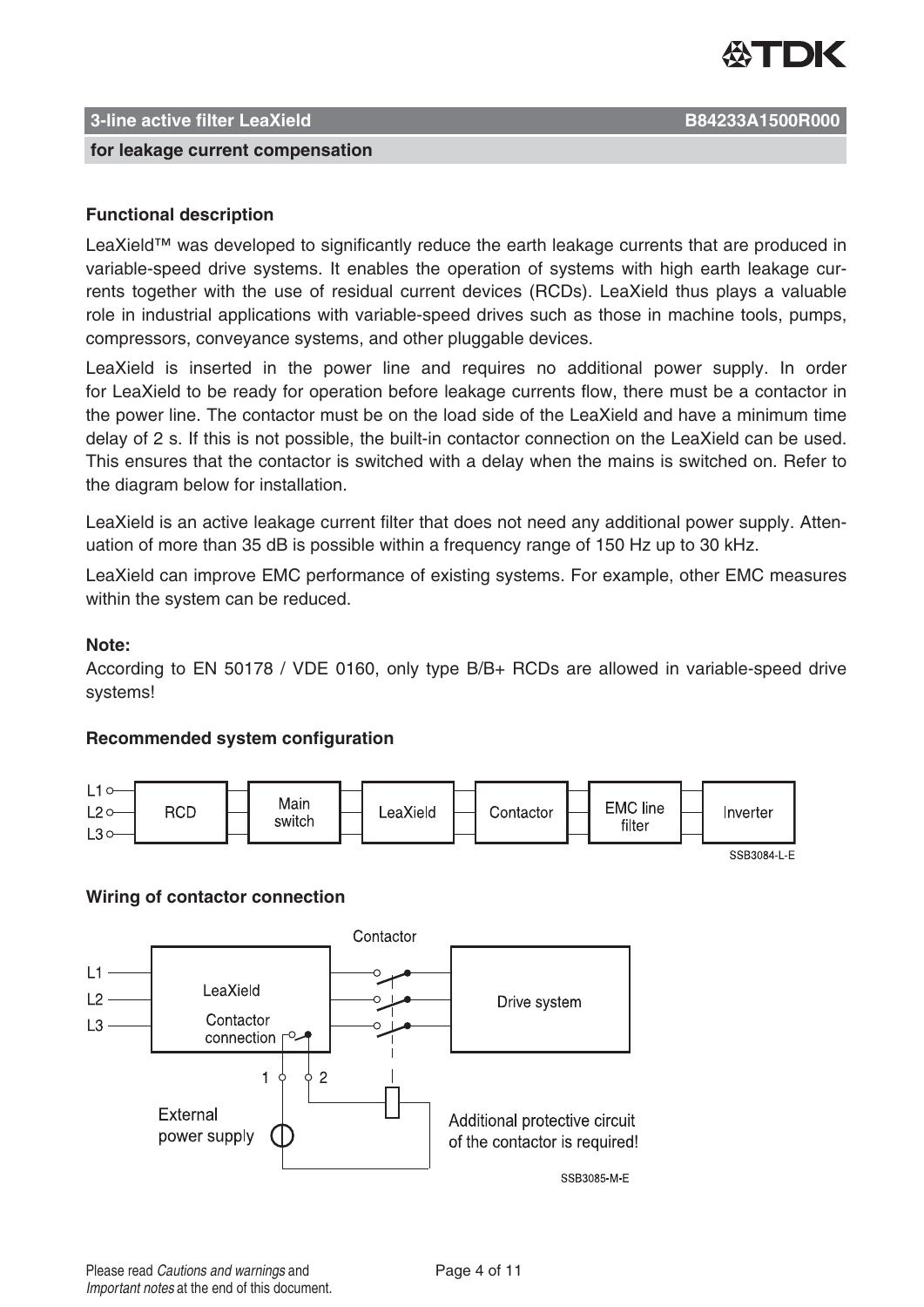

#### **for leakage current compensation**

### **Dimensional drawings**

# **B84233A1500R000 (50 A)**



Dimensions in mm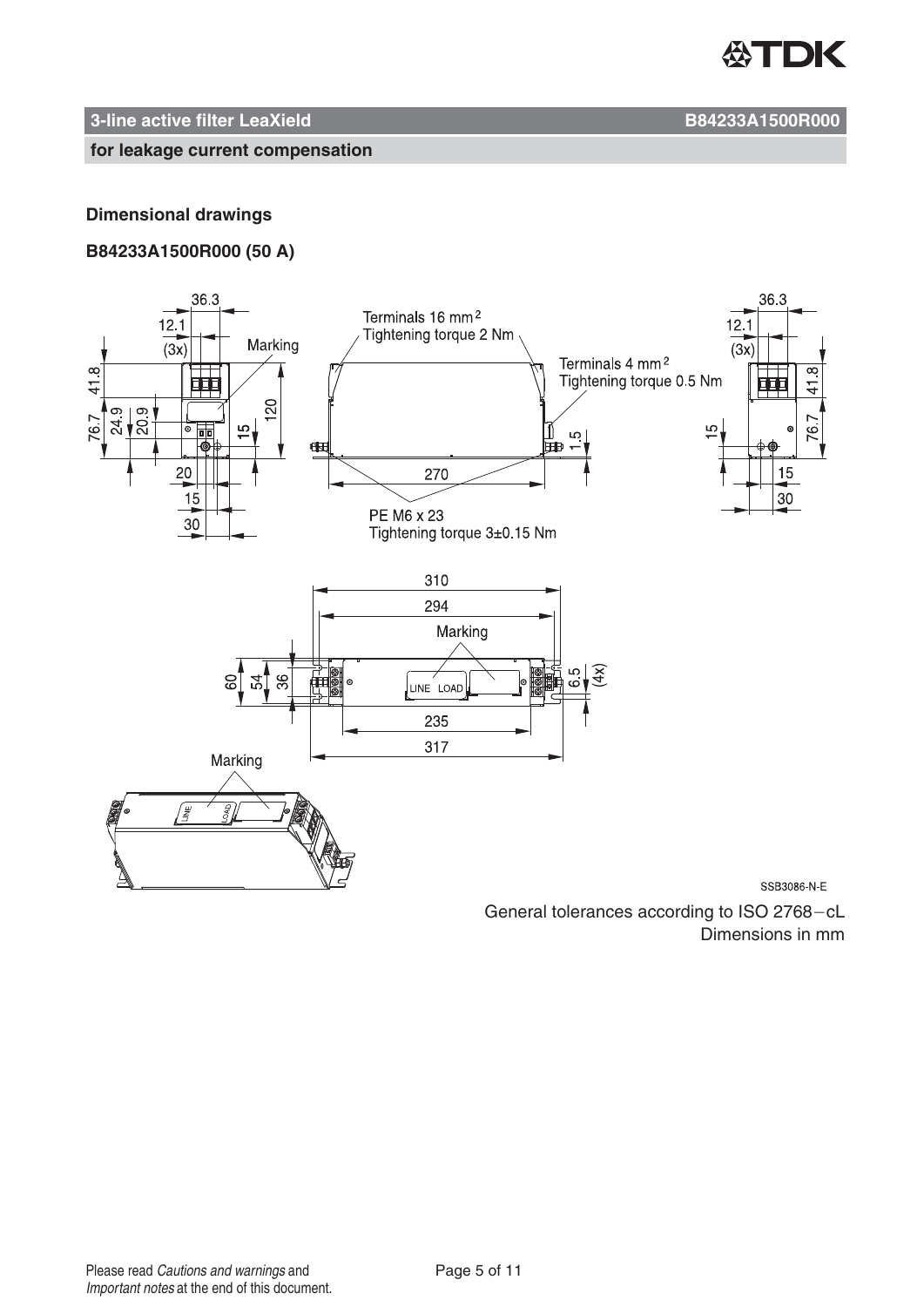

#### **for leakage current compensation**

#### **Cautions and warnings**

Please read all warning and safety notes carefully before installing the filter and putting it into operation (see  $\triangle$ ). The same applies to the warning signs on the filter. Please ensure that the signs are not removed nor their legibility impaired by external influences.

Death, serious bodily injury and substantial material damage to equipment may occur if the appropriate safety measures are not carried out or the warnings in the text are not observed.

#### **Using according to the terms**

The filters may be used only for their intended application within the specified values in lowvoltage networks in compliance with the instructions given in the data sheets and the data book. The conditions at the place of application must comply with all specifications for the filter used.

## **Warning**

- $\blacksquare$  It shall be ensured that only qualified persons (electricity specialists) are engaged on work such as planning, assembly, installation, operation, repair and maintenance. They must be provided with the corresponding documentation.
- Danger of electric shock. Filters contain components that store an electric charge. Dangerous voltages can continue to exist at the filter terminals for longer than five minutes even after the power has been switched off.
- The protective earth connections shall be the first to be made when the filter is installed and the last to be disconnected. Depending on the magnitude of the leakage currents, the particular specifications for making the protective earth connection must be observed.
- Impermissible overloading of the filter or filter, such as with circuits able to cause resonances, impermissible voltages at higher frequencies etc. can lead to bodily injury and death as well as cause substantial material damages (e.g. destruction of the filter housing).
- Filters must be protected in the application against impermissible exceeding of the rated currents by overcurrent protective devices.
- In case of leakage currents  $>3.5$  mA you shall mount the PE conductor stationary with the required cross section before beginning of operation and save it against disconnecting. For leakage currents  $I_L$ <sup>1)</sup> ≤10 mA the PE conductor must have a KU value<sup>2)</sup> of 4.5<sup>3)</sup>; for leakage currents  $I_1$  >10 mA the PE conductor must have a KU value of 6<sup>4)</sup>.
- Output chokes and output filters must be protected in the application against impermissible exceeding of the component temperature.
- The converter output frequency must be within the specified range to avoid resonances and uncontrolled warming of the output chokes and output filters.
- **Because the product can become very hot during operation, there is the risk of burns if** touched. The product can remain hot for some time after the power is switched off!

- 3) A value of KU = 4.5 with respect to interruptions is attained with: a) permanently connected protective earth connection ≥1.5 mm<sup>2</sup> and<br>b) a protective earth connection ≥2.5 mm<sup>2</sup> via connectors for industrial equipme
- 4) KU = 6 with respect to interruptions is achieved for fixed-connection lines  $\geq$ 10 mm<sup>2</sup> where the type of connection and installation corre-<br>spond to the requirements for PEN conductors as specified in relevant stand

<sup>1)</sup>  $I_L$  = leakage current let-go

<sup>2)</sup> The KU value (symbol KU) is a classification parameter of safety-referred failure types designed to ensure protection against hazardous body currents and excessive heating.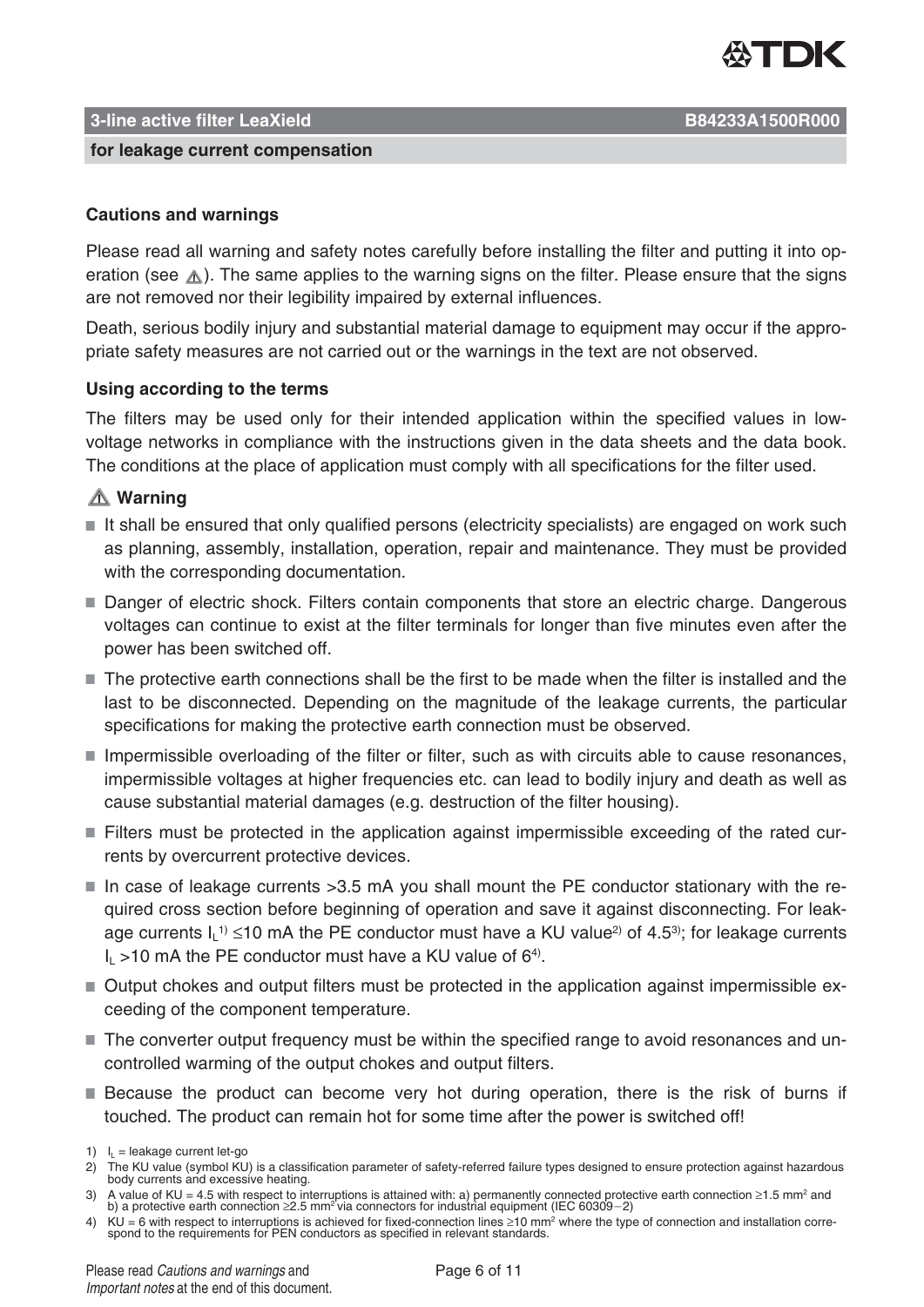

#### **for leakage current compensation**

The table below summarizes the safety instructions that must be observed without fail. A detailed description can be found in the relevant chapters of the databook.

| <b>Topic</b>                                                | <b>Instructions</b>                                                                                                                                                                                                                                                                                                                               | <b>Reference chapter</b><br>(data book),<br>paragraph |
|-------------------------------------------------------------|---------------------------------------------------------------------------------------------------------------------------------------------------------------------------------------------------------------------------------------------------------------------------------------------------------------------------------------------------|-------------------------------------------------------|
| Selecting a filter                                          | When selecting a filter, it is mandatory to observe the<br>rated data of the equipment (such as its rated input<br>current, rated voltage, harmonic content etc.) as well<br>as the derating instructions in Chapters 9 and 10.                                                                                                                   | Selection guide for<br>converter filters              |
| Rated voltage                                               | When power distribution systems deviating from the<br>symmetric TN-S system is to check the suitability of<br>the filters and the allowed voltages including the fault<br>cases.                                                                                                                                                                  | Power distribution<br>systems,<br>7                   |
| Protection from<br>residual voltages<br>Discharge resistors | Active parts must be discharged within 5 s to a<br>voltage of less than 60 V (or 50 $\mu$ C). If this limit<br>cannot be observed due to the operating mode, the<br>hazardous point must be permanently marked in a<br>clearly visible way.                                                                                                       | Safety regulations,<br>6.1                            |
|                                                             | Filters which are not permanently connected (e.g.<br>when the test voltage is applied to the filter at the<br>incoming goods inspection) must be discharged after<br>the voltage has been switched off.                                                                                                                                           | Safety regulations,<br>6.2                            |
| Installing and<br>removing of filters<br>Installation       | When<br>installing<br>and<br>removing<br>filters,<br>our<br>a<br>voltage-free state must be set up and secured with<br>observance of the five safety rules described in<br>EN 50110-1.                                                                                                                                                            | Safety regulations,<br>6.4                            |
| Use in IT systems                                           | The special features of the IT system ("first fault case"<br>and other fault cases) shall be observed.                                                                                                                                                                                                                                            | Power distribution<br>system (network<br>types), 7.6  |
| Safety notes on<br>leakage currents                         | The filter leakage currents specified in the data book<br>are intended for user information only. The maximum<br>leakage current of the entire electrical equipment or<br>appliance has to be limited for safety reasons. Please<br>obtain the applicable limits for your application from<br>the relevant regulations, provisions and standards. | Leakage current,<br>8.4<br>Leakage current,<br>8.6    |
| Voltage derating                                            | If the permissible limits for the higher-frequency                                                                                                                                                                                                                                                                                                | Voltage derating,                                     |
| Hazards caused by<br>overloading the<br>filters             | voltages at the filter are exeeded, the filter may be<br>damaged or destroyed.                                                                                                                                                                                                                                                                    | 9.8                                                   |
| Current derating at<br>elevated ambient<br>temperatures     | Non-observance of the current derating may lead to<br>overheating and consequently represents a fire<br>hazard.                                                                                                                                                                                                                                   | Current derating,<br>10.1                             |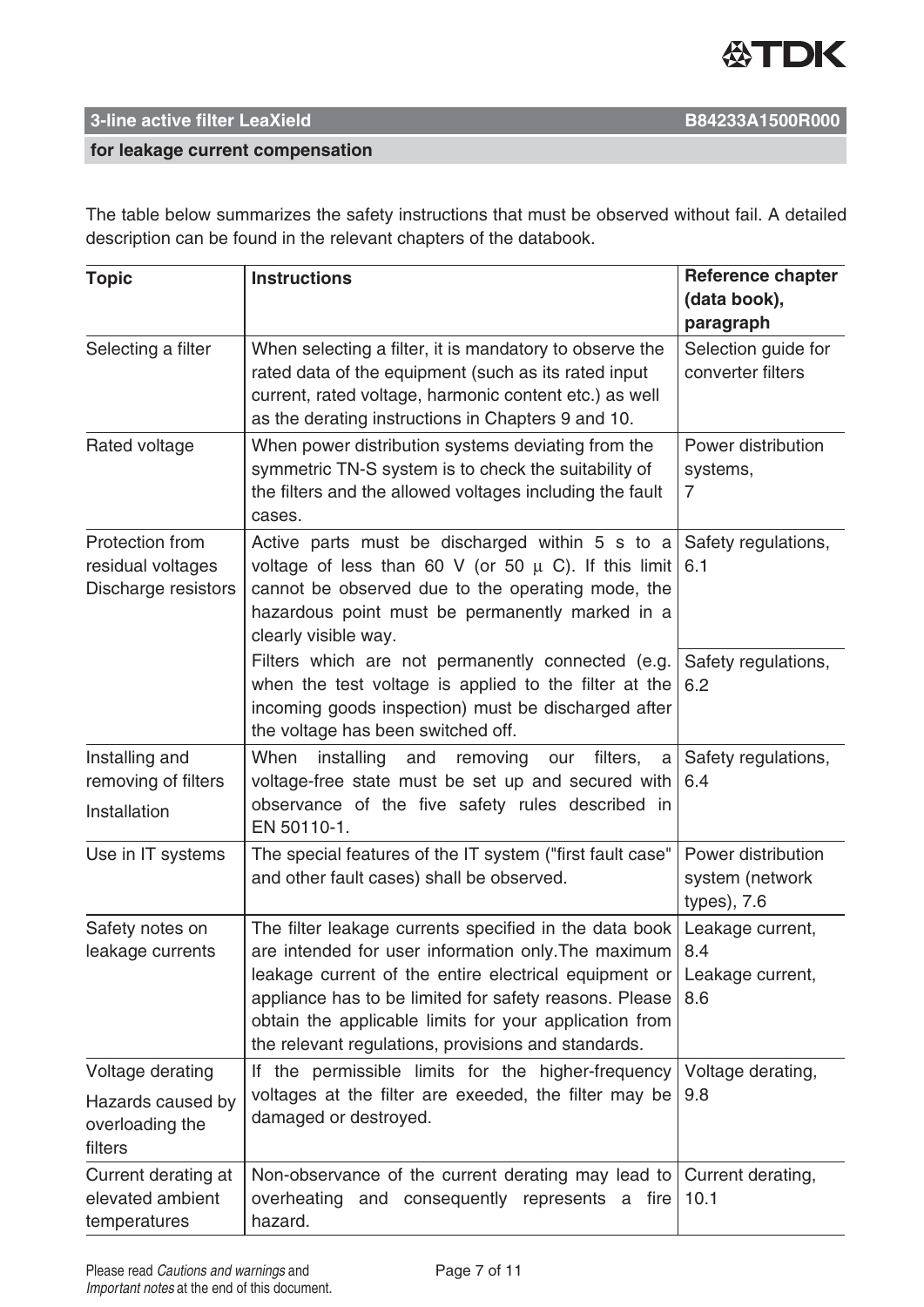

#### **for leakage current compensation**

| <b>Topic</b>                                                        | <b>Instructions</b>                                                                                                                                                                                                                                                                           | <b>Reference chapter</b><br>(data book),<br>paragraph |
|---------------------------------------------------------------------|-----------------------------------------------------------------------------------------------------------------------------------------------------------------------------------------------------------------------------------------------------------------------------------------------|-------------------------------------------------------|
| Protective earth<br>connection at<br>operating currents<br>$>250$ A | For operating currents greater than 250 A, we<br>recommend the PE connection to be set up between<br>the feed (filter: line) and output (filter: load) not via the<br>PE terminal bolt in the filter housing.                                                                                 | Mounting<br>instructions,<br>point 2                  |
| Mounting position                                                   | Note the mounting position of the filters! It must<br>always be ensured that natural convection is not<br>impaired.                                                                                                                                                                           | Mounting<br>instructions,<br>point 13                 |
| Long motor cables                                                   | Long motor cables cause parasitic currents in the<br>installation. The cable lengths indicated for the output<br>chokes and output filters serve for orientation. The<br>user must check the technical parameters and<br>especially the choke temperatures for the respective<br>application. | Mounting<br>instructions,<br>point 15                 |

#### **Display of ordering codes for TDK Electronics products**

The ordering code for one and the same product can be represented differently in data sheets, data books, other publications, on the company website, or in order-related documents such as shipping notes, order confirmations and product labels. **The varying representations of the ordering codes are due to different processes employed and do not affect the specifications of the respective products**.

Detailed information can be found on the Internet under www.tdk-electronics.tdk.com/orderingcodes.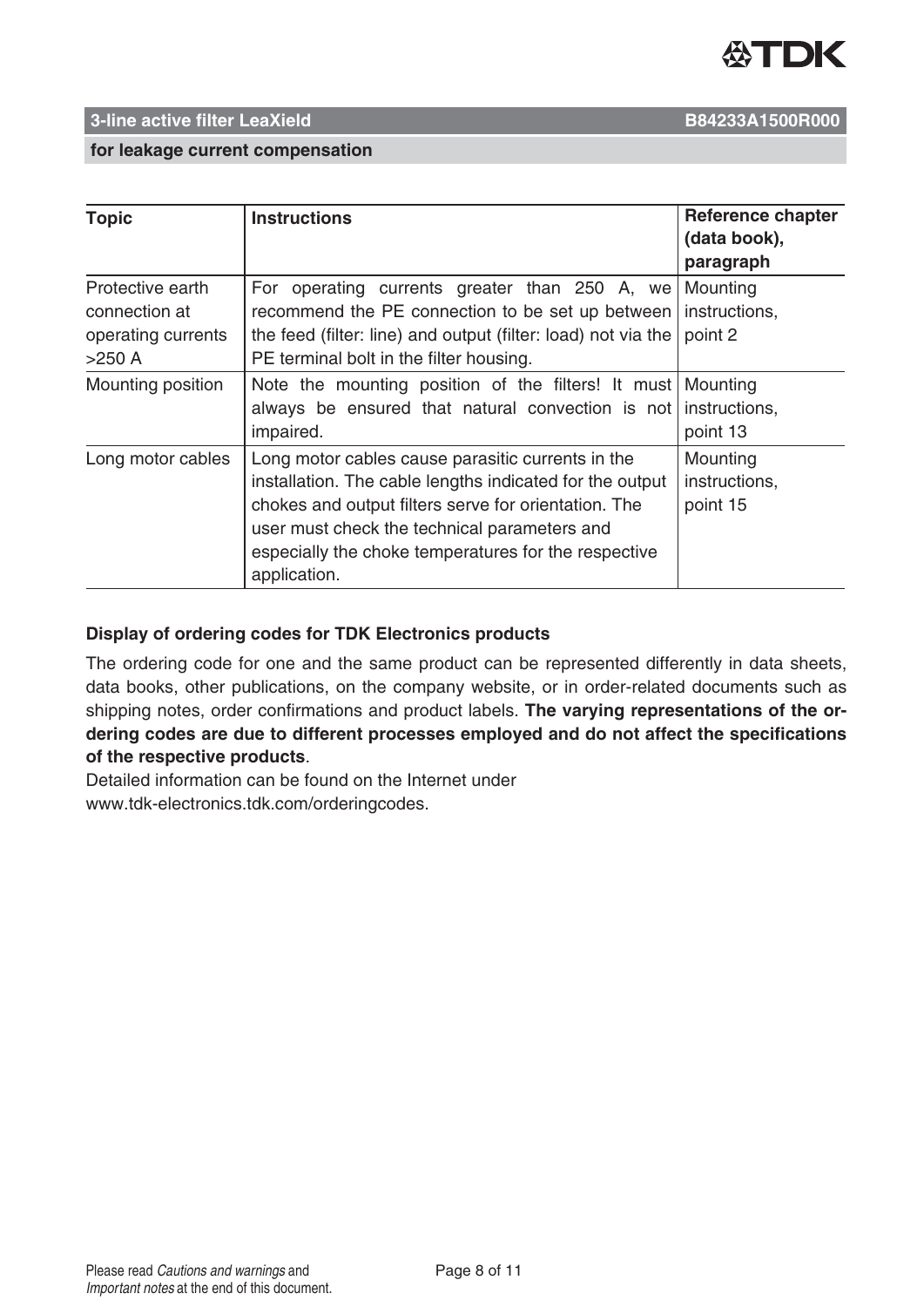

# **for leakage current compensation**

# **Symbols and terms**

| Symbol                       | English                                       | German                           |
|------------------------------|-----------------------------------------------|----------------------------------|
| $\alpha$                     | Insertion loss                                | Einfügungsdämpfung               |
| $C_R$                        | Rated capacitance                             | Bemessungskapazität              |
| $C_{X}$                      | Capacitance X capacitor                       | Kapazität X-Kondensator          |
| $C_Y$                        | Capacitance Y capacitor                       | Kapazität Y-Kondensator          |
| $\Delta \rm{V}$              | Voltage drop (input to output)                | Spannungsabfall im Filter        |
| dv/dt                        | Rate of voltage rise                          | Spannungsanstiegsgeschwindigkeit |
| f                            | Frequency                                     | Frequenz                         |
| $f_{\mathsf{M}}$             | Converter output frequency                    | Motorfrequenz                    |
| $f_{\mathsf{P}}$             | Pulse frequency                               | Pulsfrequenz                     |
| $f_R$                        | Rated frequency                               | Bemessungsfrequenz               |
| $\mathsf{f}_{\mathsf{res}}$  | <b>Resonant frequency</b>                     | Resonanzfrequenz                 |
| $I_{\rm C}$                  | Current through capacitor                     | Strom durch Kondensator          |
| $I_{LK}$                     | Filter leakage current                        | Filter-Ableitstrom               |
| $I_{\text{max}}$             | Maximum current                               | Maximalstrom                     |
| $I_{N}$                      | Nominal current                               | Nennstrom                        |
| $I_{op}$                     | Operating current (design current)            | Betriebsstrom                    |
| $I_{\rm pk}$                 | Rated peak withstand current                  | Bemessungs-Stoßstromfestigkeit   |
| $I_q$                        | Capacitive reactive current                   | Kapazitiver Blindstrom           |
| $I_{R}$                      | <b>Rated current</b>                          | Bemessungsstrom                  |
| $I_{\rm S}$                  | Interference current                          | Störstrom                        |
|                              | Inductance                                    | Induktivität                     |
| $L_{\rm R}$                  | Rated inductance                              | Bemessungsinduktivität           |
| $L_{\text{stray}}$           | Stray inductance                              | Streuinduktivität                |
| $P_L$                        | Power loss                                    | Verlustleistung                  |
| R                            | Resistance                                    | Widerstand                       |
| $R_{is}$                     | Insulation resistance                         | Isolationswiderstand             |
| $R_{typ}$                    | DC resistance, typical value                  | Gleichstromwiderstand, Richtwert |
| $\mathsf{T}_\mathsf{A}$      | Ambient temperature                           | Umgebungstemperatur              |
| ${\mathsf T}_{\textsf{max}}$ | Upper category temperature                    | Obere Kategorietemperatur        |
| $\mathsf{T}_{\mathsf{min}}$  | Lower category temperature                    | Untere Kategorietemperatur       |
| $T_R$                        | Rated temperature                             | Bemessungstemperatur             |
| $U_{k}$                      | Refered voltage drop in %                     | Bezogener Spannungsabfall in %   |
| $V_{\text{eff}}$             | <b>RMS</b> voltage                            | Effektivspannung                 |
| $V_{K}$                      | Voltage drop                                  | Spannungsabfall                  |
| $V_{LE}$                     | Voltage line to earth; voltage line to ground | Spannung Phase zu Erdpotential   |
| $V_{N}$                      | Nominal voltage                               | Nennspannung                     |
| $V_{R}$                      | Rated voltage                                 | Bemessungsspannung               |
| $V_{peak}$                   | Peak voltage                                  | Spitzenspannung                  |
| $V_{test}$                   | Test voltage                                  | Prüfspannung                     |
| $V_{X}$                      | Voltage over X capacitor                      | Spannung über X-Kondensator      |
| $V_Y$                        | Voltage over Y capacitor                      | Spannung über Y-Kondensator      |
| $X_L$                        | Inductive reactance                           | Induktiver Blindwiderstand       |
| Ζ                            | Impedance                                     | Scheinwidertand                  |
| Z                            | Impedance, absolute value                     | Scheinwiderstand (Betragswert)   |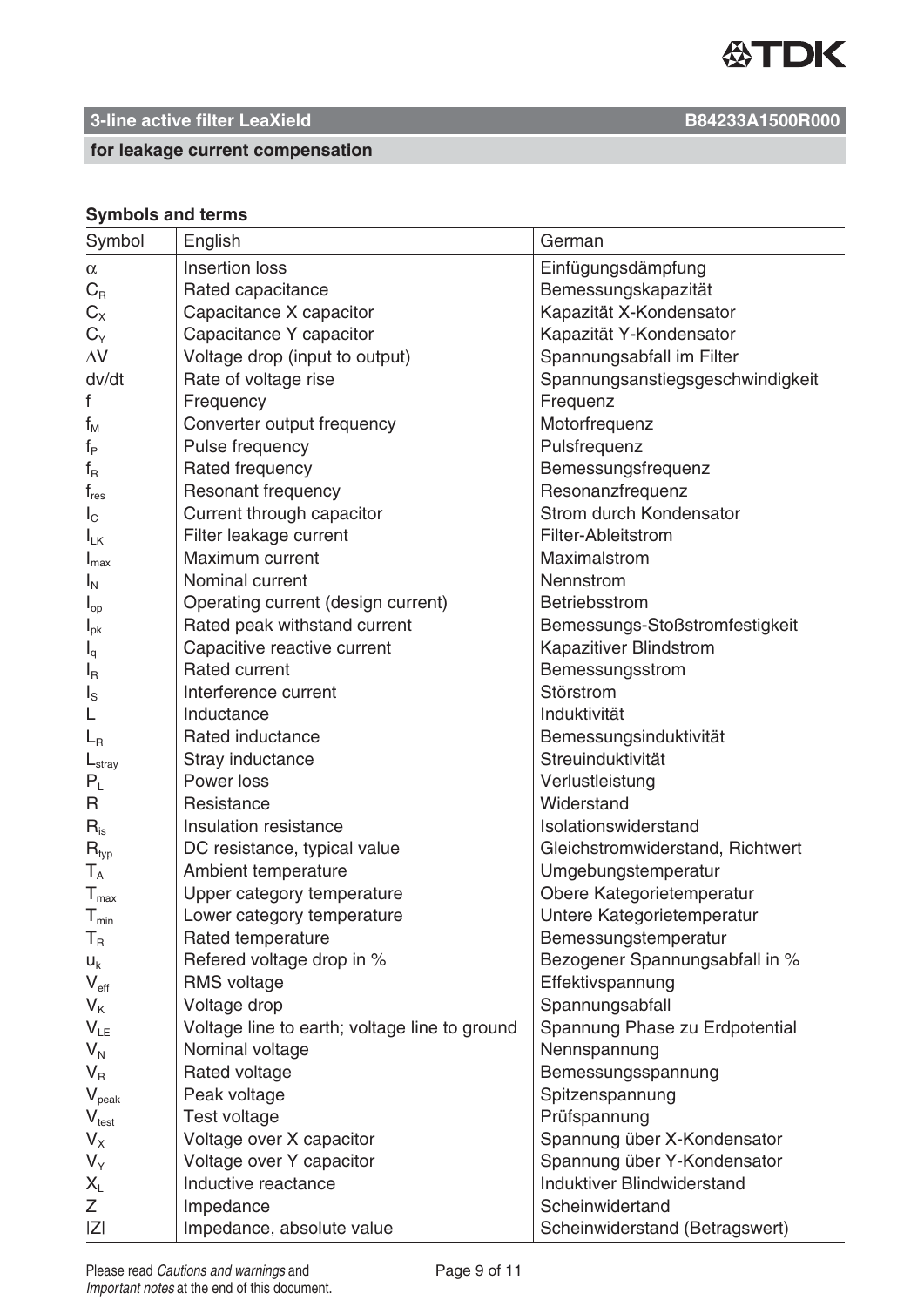

The following applies to all products named in this publication:

- 1. Some parts of this publication contain **statements about the suitability of our products for certain areas of application**. These statements are based on our knowledge of typical requirements that are often placed on our products in the areas of application concerned. We nevertheless expressly point out **that such statements cannot be regarded as binding statements about the suitability of our products for a particular customer application**. As a rule, we are either unfamiliar with individual customer applications or less familiar with them than the customers themselves. For these reasons, it is always ultimately incumbent on the customer to check and decide whether a product with the properties described in the product specification is suitable for use in a particular customer application.
- 2. We also point out that **in individual cases, a malfunction of electronic components or failure before the end of their usual service life cannot be completely ruled out in the current state of the art, even if they are operated as specified**. In customer applications requiring a very high level of operational safety and especially in customer applications in which the malfunction or failure of an electronic component could endanger human life or health (e.g. in accident prevention or lifesaving systems), it must therefore be ensured by means of suitable design of the customer application or other action taken by the customer (e.g. installation of protective circuitry or redundancy) that no injury or damage is sustained by third parties in the event of malfunction or failure of an electronic component.
- 3. **The warnings, cautions and product-specific notes must be observed.**
- 4. In order to satisfy certain technical requirements, **some of the products described in this publication may contain substances subject to restrictions in certain jurisdictions (e.g. because they are classed as hazardous)**. Useful information on this will be found in our Material Data Sheets on the Internet (www.tdk-electronics.tdk.com/material). Should you have any more detailed questions, please contact our sales offices.
- 5. We constantly strive to improve our products. Consequently, **the products described in this publication may change from time to time**. The same is true of the corresponding product specifications. Please check therefore to what extent product descriptions and specifications contained in this publication are still applicable before or when you place an order. We also **reserve the right to discontinue production and delivery of products**. Consequently, we cannot guarantee that all products named in this publication will always be available. The aforementioned does not apply in the case of individual agreements deviating from the foregoing for customer-specific products.
- 6. Unless otherwise agreed in individual contracts, **all orders are subject to our General Terms and Conditions of Supply**.